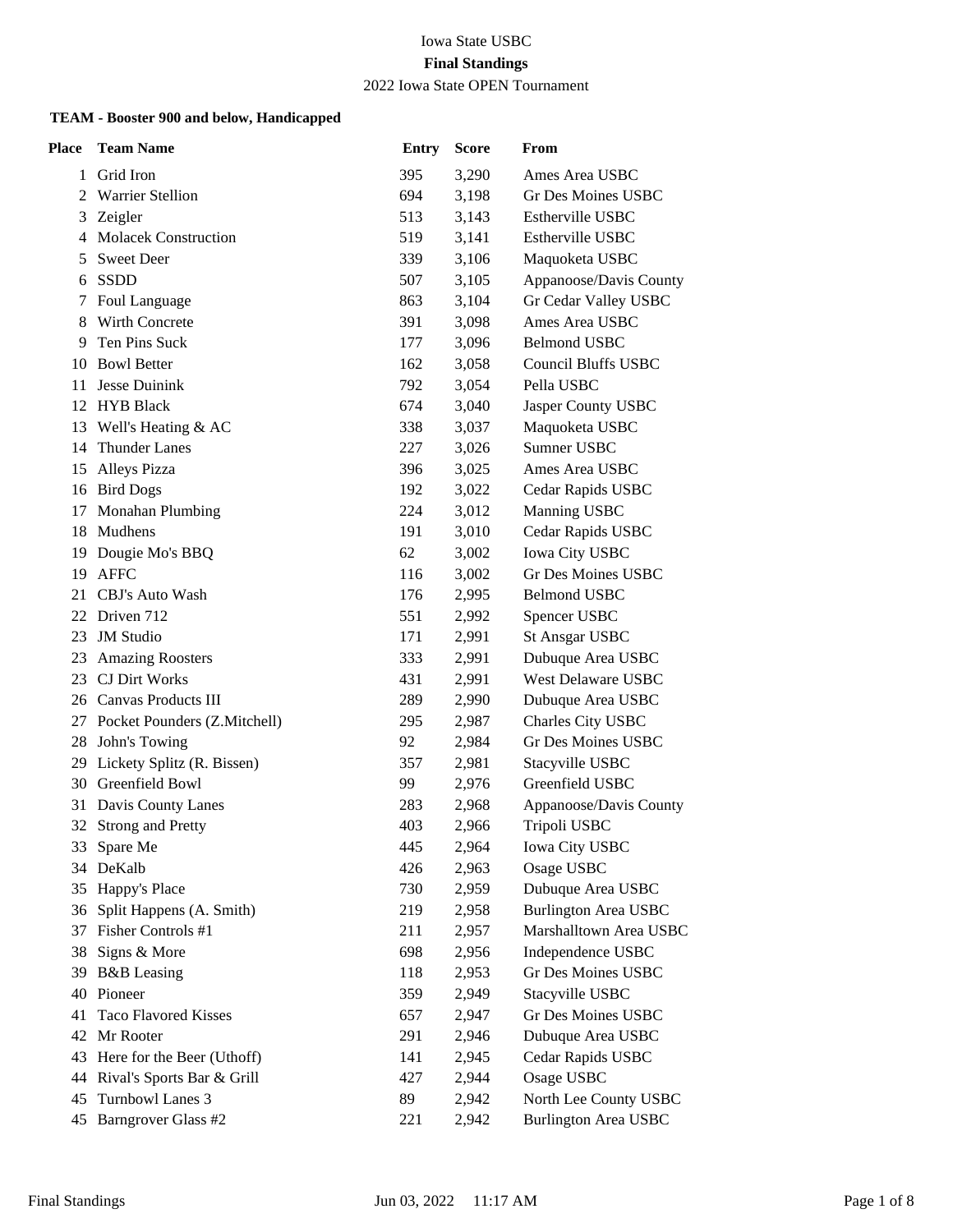2022 Iowa State OPEN Tournament

| Place | <b>Team Name</b>               | <b>Entry</b> | <b>Score</b> | From                         |
|-------|--------------------------------|--------------|--------------|------------------------------|
|       | 45 Farm Bureau                 | 272          | 2,942        | Gr Des Moines USBC           |
|       | 48 Bowl-Mor Lanes              | 829          | 2,940        | Sanborn USBC                 |
| 49    | Scott's DIY Garage             | 311          | 2,936        | Gr Des Moines USBC           |
|       | 50 Fisher Controls #2          | 212          | 2,933        | Independence USBC            |
| 50    | Engler/Oberbroeckling Ins      | 244          | 2,933        | Dyersville USBC              |
| 52    | Fran-Way Tree Moving           | 43           | 2,931        | Pella USBC                   |
| 52    | <b>LGZ</b> Construction        | 233          | 2,931        | <b>Atlantic USBC</b>         |
| 52    | <b>JW</b> Construction         | 266          | 2,931        | Mt Pleasant USBC             |
| 55    | Nick's Plbg & Heating          | 166          | 2,930        | <b>St Ansgar USBC</b>        |
| 56    | Mike's Detail                  | 512          | 2,926        | Estherville USBC             |
| 57    | 3 Captians & A Royal Busch     | 798          | 2,925        | De Witt USBC                 |
| 58    | The Ultra Lounge               | 712          | 2,923        | Cedar Rapids USBC            |
| 59    | After Dark Pulling Team        | 255          | 2,922        | Fort Dodge Area USBC         |
| 60    | Crolake Wines II               | 614          | 2,919        | Jasper County USBC           |
|       | 61 Lucky 6 Lanes III           | 142          | 2,917        | Cedar Rapids USBC            |
| 62    | <b>Mystery Team</b>            | 259          | 2,912        | Mt Pleasant USBC             |
|       | 62 Imlay Repair II             | 394          | 2,912        | Ames Area USBC               |
| 64    | Thorpe Auto                    | 572          | 2,911        | Greene County USBC           |
| 64    | MP Dirt #2                     | 619          | 2,911        | <b>Iowa Great Lakes USBC</b> |
|       | 66 Tesch Trucking              | 172          | 2,909        | <b>St Ansgar USBC</b>        |
| 67    | Valley 2                       | 682          | 2,908        | Sioux Rapids-Alta USBC       |
| 68    | <b>Happy Hour Guys</b>         | 392          | 2,907        | Ames Area USBC               |
| 69    | <b>Shondel's Creations</b>     | 506          | 2,906        | Appanoose/Davis County       |
|       | 70 Incredi-Bowl                | 585          | 2,905        | <b>Guthrie County USBC</b>   |
|       | 71 CyHawks of Iowa             | 654          | 2,904        | Mt Pleasant USBC             |
| 72    | <b>Imlay Repair</b>            | 393          | 2,903        | Ames Area USBC               |
| 73    | 5 M's                          | 168          | 2,902        | <b>St Ansgar USBC</b>        |
| 74    | <b>Webster Glass</b>           | 256          | 2,900        | Fort Dodge Area USBC         |
| 74    | <b>Eagle Point Software</b>    | 465          | 2,900        | Dubuque Area USBC            |
| 76    | HYB Tie Dye                    | 669          | 2,894        | Jasper County USBC           |
| 77    | Don's Roofing                  | 140          | 2,893        | Cedar Rapids USBC            |
| 78    | Super Valu                     | 235          | 2,892        | <b>Iowa City USBC</b>        |
|       | 79 Do-Overs                    | 361          | 2,887        | Gr Des Moines USBC           |
| 80    | <b>Loose Screws</b>            | 448          | 2,884        | <b>Iowa City USBC</b>        |
| 80    | <b>Hip Shooters</b>            | 741          | 2,884        | <b>Gr Des Moines USBC</b>    |
| 82    | Mill's Marketing               | 9            | 2,882        | Sioux Rapids-Alta USBC       |
| 83    | Kendle Oil                     | 533          | 2,880        | Manning USBC                 |
| 84    | <b>Heacock Construction</b>    | 468          | 2,879        | Dubuque Area USBC            |
| 85    | <b>Electronic Enginerring</b>  | 1            | 2,878        | Gr Des Moines USBC           |
|       | 86 Hanging Ten Pin Pro Shop #4 | 59           | 2,876        | Ottumwa Area USBC            |
|       | 86 Linder Tire                 | 111          | 2,876        | <b>Iowa City USBC</b>        |
| 88    | Corner Tap                     | 117          | 2,874        | <b>Gr Des Moines USBC</b>    |
| 89    | Pocket Pounders (J. Gonzalez)  | 524          | 2,873        | Independence USBC            |
| 89    | <b>Ackley Vet Center</b>       | 577          | 2,873        | Gr Mason City USBC           |
| 91    | Goodenow Upholstery            | 477          | 2,872        | Maquoketa USBC               |
| 92    | Rowley Wrecker & Repair        | 523          | 2,870        | Independence USBC            |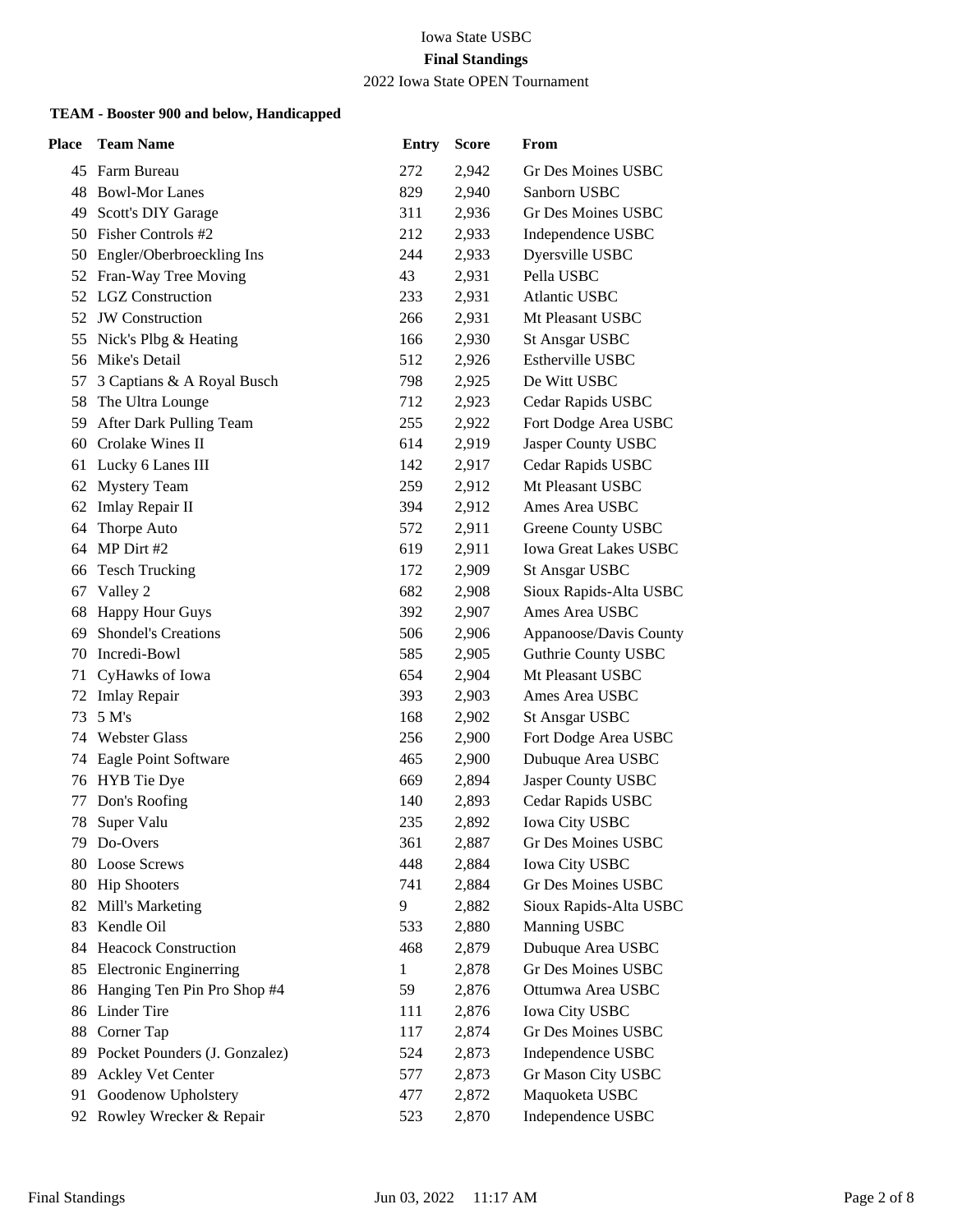## 2022 Iowa State OPEN Tournament

| <b>Place</b> | <b>Team Name</b>                 | <b>Entry</b> | <b>Score</b> | From                       |
|--------------|----------------------------------|--------------|--------------|----------------------------|
|              | 93 Got Handicap                  | 857          | 2,869        | Gr Cedar Valley USBC       |
|              | 94 Bernard Orr                   | 553          | 2,865        | Red Oak USBC               |
|              | 95 Radar Lanes                   | 100          | 2,864        | Greenfield USBC            |
|              | 95 Fangman and Sons              | 210          | 2,864        | Independence USBC          |
|              | 97 HYB Purple                    | 670          | 2,863        | Jasper County USBC         |
| 97           | <b>HYB</b> Blue                  | 672          | 2,863        | Jasper County USBC         |
| 99           | Long Shots                       | 586          | 2,862        | <b>Guthrie County USBC</b> |
|              | 100 Corydon                      | 276          | 2,861        | Corydon USBC               |
|              | 101 Ashby's                      | 504          | 2,860        | Appanoose/Davis County     |
|              | 102 Burlington Area USBC #2      | 216          | 2,859        | Burlington Area USBC       |
|              | 102 Who Cares We Don't           | 334          | 2,859        | Maquoketa USBC             |
|              | 104 A2Z Lock Services            | 595          | 2,857        | Iowa City USBC             |
|              | 105 Mort's Plumbing and Heating  | 181          | 2,855        | <b>Belmond USBC</b>        |
|              | 106 Priority Plastics #2         | 7            | 2,851        | Iowa City USBC             |
|              | 106 Farmers Win                  | 226          | 2,851        | Sumner USBC                |
|              | 106 Pocket Pounders (T. Tucek)   | 567          | 2,851        | Muscatine USBC             |
|              | 109 Red's Strikers               | 34           | 2,850        | Jasper County USBC         |
|              | 109 Booze Crew                   | 407          | 2,850        | Tripoli USBC               |
|              | 111 Robert Parker #2             | 71           | 2,848        | Ottumwa Area USBC          |
|              | 112 Perry Bowl                   | 186          | 2,847        | <b>Gr Des Moines USBC</b>  |
|              | 113 D-Ray Lanes                  | 509          | 2,845        | Appanoose/Davis County     |
| 114          | Sandberg-Kirkpatrick             | 826          | 2,844        | <b>Boone County USBC</b>   |
| 115          | Turnbowl Lanes 2                 | 88           | 2,841        | North Lee County USBC      |
|              | 115 Strike Squad                 | 535          | 2,841        | Manning USBC               |
| 117 F---     |                                  | 731          | 2,838        | Gr Davenport Metro USB     |
|              | 118 Scott Weidemann Construction | 457          | 2,837        | West Union USBC            |
|              | 119 M2K Glass                    | 267          | 2,836        | Mt Pleasant USBC           |
|              | 120 Shamrocks & Shinanigans      | 579          | 2,835        | Gr Des Moines USBC         |
|              | 121 Access Energy                | 260          | 2,834        | Mt Pleasant USBC           |
|              | 122 "We Got Nothin"              | 3            | 2,831        | Ames Area USBC             |
|              | 122 Heiter Truck Line            | 547          | 2,831        | Spencer USBC               |
|              | 124 I-80 Subway                  | 33           | 2,829        | Jasper County USBC         |
|              | 125 Wrecking Ball                | 575          | 2,828        | Greene County USBC         |
| 126          | The Gangsters                    | 51           | 2,827        | <b>Gr Des Moines USBC</b>  |
| 127          | <b>Turnbowl Lanes 4</b>          | 90           | 2,823        | North Lee County USBC      |
| 127          | Sears Construction               | 110          | 2,823        | Iowa City USBC             |
| 127          | Adams Graphix                    | 356          | 2,823        | Stacyville USBC            |
| 127          | Alley Katz                       | 570          | 2,823        | Greene County USBC         |
| 131          | <b>R&amp;R</b> Restoration       | 236          | 2,822        | <b>Iowa City USBC</b>      |
| 131          | The Dudes                        | 424          | 2,822        | Iowa City USBC             |
| 131          | Misfits (K. Lenz)                | 543          | 2,822        | Iowa City USBC             |
| 131          | Monti Cubs                       | 775          | 2,822        | Monticello USBC            |
| 135          | B's & W's                        | 404          | 2,820        | Tripoli USBC               |
| 135          | That Aint It                     | 574          | 2,820        | Greene County USBC         |
| 137          | The Brew Krew                    | 19           | 2,817        | Pella USBC                 |
| 138          | Newman Upholstery                | 39           | 2,816        | Red Oak USBC               |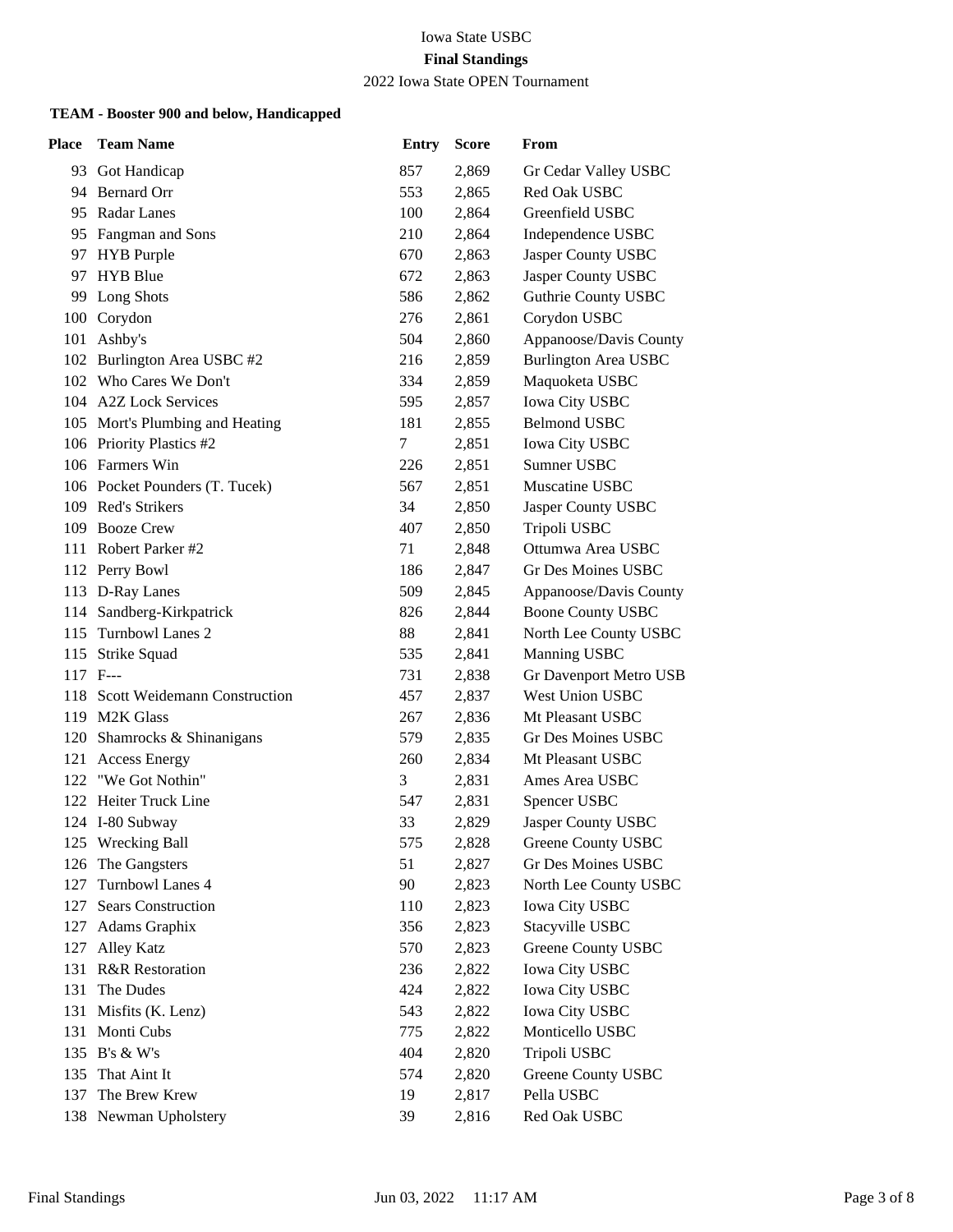2022 Iowa State OPEN Tournament

| Place | <b>Team Name</b>                   | <b>Entry</b>   | <b>Score</b> | From                       |
|-------|------------------------------------|----------------|--------------|----------------------------|
|       | 138 Jim's Carpet One               | 370            | 2,816        | Fort Dodge Area USBC       |
|       | 138 Manning Dental                 | 537            | 2,816        | Manning USBC               |
|       | 141 Balls of Fury                  | 751            | 2,813        | Muscatine USBC             |
|       | 142 Cedar Rapids Curling           | 169            | 2,812        | Cedar Rapids USBC          |
|       | 142 Countywide Electric            | 576            | 2,812        | Greene County USBC         |
|       | 144 Klenzman's Tire                | 288            | 2,811        | Sumner USBC                |
|       | 144 Crystal Bowl Misfits #2        | 429            | 2,811        | Grundy Center USBC         |
|       | 144 5K Sports                      | 436            | 2,811        | <b>West Delaware USBC</b>  |
|       | 144 Locomotion Lanes               | 830            | 2,811        | Sanborn USBC               |
|       | 148 Dayton Meats                   | 237            | 2,810        | <b>Iowa City USBC</b>      |
|       | 149 Lawson Auto                    | 683            | 2,809        | Fort Dodge Area USBC       |
|       | 149 Mr. Bibb's Bearz               | 709            | 2,809        | <b>Gr Des Moines USBC</b>  |
|       | 151 Soy5                           | 728            | 2,807        | Gr Davenport Metro USB     |
| 151   | <b>Tipsy Bowls</b>                 | 752            | 2,807        | Muscatine USBC             |
| 153   | Hanging Ten Pin Pro Shop #2        | 55             | 2,806        | Ottumwa Area USBC          |
|       | 154 "We Had Nothin"                | $\overline{c}$ | 2,805        | Ames Area USBC             |
|       | 155 Tripoli Tax Service            | 402            | 2,804        | Tripoli USBC               |
|       | 156 Linving on a Spare (D. Rockwel | 587            | 2,803        | <b>Guthrie County USBC</b> |
| 157   | Slick's                            | 284            | 2,800        | Appanoose/Davis County     |
|       | 157 Beavers                        | 437            | 2,800        | West Delaware USBC         |
|       | 159 Kramer Egg Industry            | 385            | 2,799        | Dubuque Area USBC          |
|       | 159 Moehr Painting                 | 724            | 2,799        | <b>Clinton USBC</b>        |
| 161   | Auto Tech #2                       | 250            | 2,798        | Dyersville USBC            |
|       | 161 Gerb's Starburst               | 358            | 2,798        | Stacyville USBC            |
| 161   | Todd Maben                         | 569            | 2,798        | Greene County USBC         |
|       | 164 Rindy's Tree                   | 320            | 2,797        | Iowa City USBC             |
| 165   | <b>Schnabel Farms</b>              | 647            | 2,795        | Eldora USBC                |
|       | 166 Ponderosa Towing               | 371            | 2,794        | Fort Dodge Area USBC       |
|       | 167 Mas Tequila                    | 658            | 2,793        | Gr Des Moines USBC         |
|       | 168 Overhake Farms                 | 98             | 2,791        | <b>Gr Des Moines USBC</b>  |
| 169   | <b>Stuart Bowl</b>                 | 46             | 2,789        | <b>Stuart USBC</b>         |
|       | 170 Flight School                  | 723            | 2,787        | Fort Dodge Area USBC       |
|       | 171 Victor Lumber                  | 147            | 2,786        | Cedar Rapids USBC          |
| 171   | Miller Sports Cards                | 454            | 2,786        | West Union USBC            |
| 171   | Tri County King Pins               | 538            | 2,786        | Manning USBC               |
| 174   | Splitz                             | 261            | 2,785        | Mt Pleasant USBC           |
|       | 174 The Incredubowls               | 316            | 2,785        | <b>Gr Des Moines USBC</b>  |
| 174   | Zip's AW Direct                    | 604            | 2,785        | New Hampton USBC           |
| 177   | Dirks Racing                       | 881            | 2,784        | Monticello USBC            |
| 178   | Pay Bitches                        | 207            | 2,783        | Gr Des Moines USBC         |
| 179   | Greenwoods                         | 228            | 2,781        | <b>Gr Des Moines USBC</b>  |
| 180   | Robert Parker #1                   | 70             | 2,779        | Ottumwa Area USBC          |
|       | 180 UPS                            | 779            | 2,779        | Gr Mason City USBC         |
| 180   | <b>Junkyard Dogs</b>               | 867            | 2,779        | Gr Cedar Valley USBC       |
| 183   | <b>Big Dawgs</b>                   | 401            | 2,777        | Gr Mason City USBC         |
| 184   | John Herzog                        | 738            | 2,776        | Dubuque Area USBC          |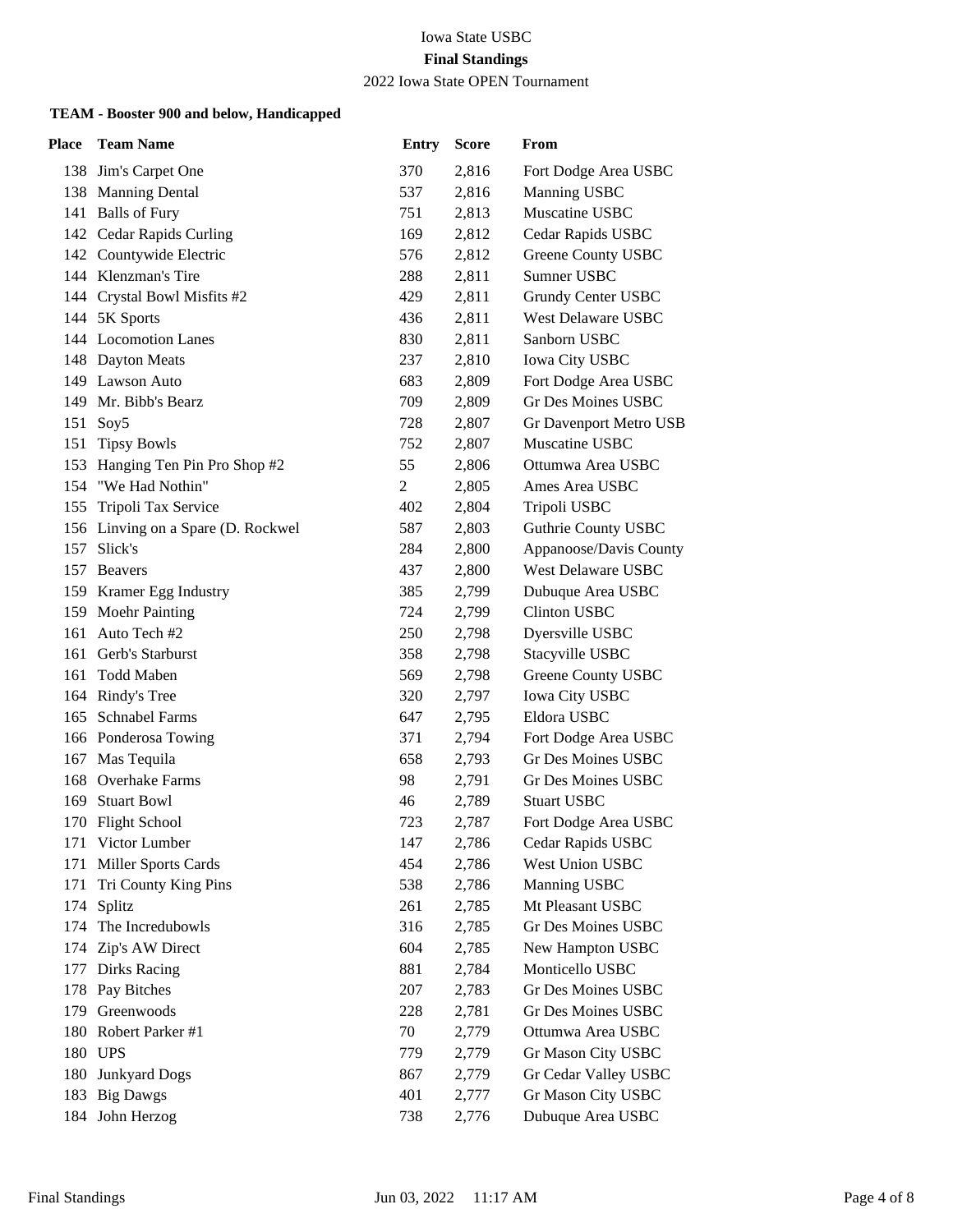2022 Iowa State OPEN Tournament

| Place  | <b>Team Name</b>            | <b>Entry</b> | <b>Score</b> | From                        |
|--------|-----------------------------|--------------|--------------|-----------------------------|
|        | 185 Cedar Lanes             | 165          | 2,775        | <b>St Ansgar USBC</b>       |
|        | 186 Lucky Strikes           | 791          | 2,774        | Ottumwa Area USBC           |
| 187    | Tactacom                    | 349          | 2,773        | Waukon USBC                 |
|        | 187 K&H                     | 516          | 2,773        | Estherville USBC            |
| 189    | Six balls and a split       | 13           | 2,772        | Gr Des Moines USBC          |
| 189    | <b>Gregory Carpentry</b>    | 106          | 2,772        | <b>Iowa City USBC</b>       |
| 191    | <b>Renoux Builders</b>      | 906          | 2,770        | Iowa City USBC              |
| 192    | <b>Jones Farms</b>          | 629          | 2,769        | Iowa City USBC              |
|        | 192 King Pins               | 693          | 2,769        | <b>Gr Des Moines USBC</b>   |
|        | 194 Mac's Top Hat           | 518          | 2,765        | Estherville USBC            |
|        | 195 Champion Seed II        | 526          | 2,763        | Monticello USBC             |
|        | 196 Gary's Tractor          | 344          | 2,761        | Waukon USBC                 |
|        | 196 TEI                     | 363          | 2,761        | Gr Des Moines USBC          |
|        | 198 Midwest Drywall         | 146          | 2,760        | Cedar Rapids USBC           |
| 198    | Just Us Girls               | 398          | 2,760        | Ames Area USBC              |
|        | 200 Fill It                 | 591          | 2,757        | <b>Guthrie County USBC</b>  |
|        | 200 Bowlaway Lanes          | 599          | 2,757        | New Hampton USBC            |
|        | 202 Da Bones                | 215          | 2,751        | <b>Burlington Area USBC</b> |
|        | 202 Valley 1                | 681          | 2,751        | Sioux Rapids-Alta USBC      |
|        | 204 Turnbowl Lanes 1        | 87           | 2,748        | North Lee County USBC       |
|        | 205 Twang's Honey Hole 2    | 584          | 2,746        | Manning USBC                |
|        | 205 National Records Mgmt   | 655          | 2,746        | Gr Des Moines USBC          |
| 207    | Got This?                   | 781          | 2,745        | Cedar Rapids USBC           |
|        | 208 Simpson Shear Shop      | 157          | 2,744        | <b>Stuart USBC</b>          |
|        | 208 Sunshine Kids           | 868          | 2,744        | Gr Cedar Valley USBC        |
|        | 210 Firehouse Bar           | 129          | 2,742        | Gr Siouxland USBC           |
|        | 210 Wreckless Bowlers       | 550          | 2,742        | Spencer USBC                |
|        | 212 Fran's Pro Shop 7       | 859          | 2,741        | Gr Cedar Valley USBC        |
|        | 213 Dinks                   | 433          | 2,740        | <b>West Delaware USBC</b>   |
|        | 214 Acces System            | 287          | 2,739        | Sumner USBC                 |
| 215    | Kirchhoff Detailing         | 405          | 2,738        | Tripoli USBC                |
|        | 216 Odd Balls               | 175          | 2,737        | <b>Belmond USBC</b>         |
|        | 217 Toftech Consulting #2   | 483          | 2,736        | Gr Des Moines USBC          |
| 217    | Average Joe's               | 862          | 2,736        | Gr Cedar Valley USBC        |
| 219    | The Crew                    | 684          | 2,735        | Fort Dodge Area USBC        |
| 220    | "Bottoms Up"                | 742          | 2,733        | Mt Pleasant USBC            |
| 221    | The Outlaws                 | 406          | 2,732        | Tripoli USBC                |
| 221    | <b>Murdocks Wannabes</b>    | 900          | 2,732        | Dubuque Area USBC           |
| 223    | Percival Scientific         | 112          | 2,728        | Ames Area USBC              |
| 224    | Justin's Five               | 149          | 2,727        | Cedar Rapids USBC           |
| 224 Do |                             | 508          | 2,727        | Appanoose/Davis County      |
| 226    | Tombstone Bowl #5           | 78           | 2,724        | <b>Burlington Area USBC</b> |
| 227    | We Are Here                 | 364          | 2,721        | Gr Des Moines USBC          |
| 228    | <b>Second State Brewing</b> | 715          | 2,719        | Gr Cedar Valley USBC        |
| 229    | Sigourney                   | 496          | 2,718        | Sigourney USBC              |
|        | 230 Haywire Electric #2     | 36           | 2,717        | Jasper County USBC          |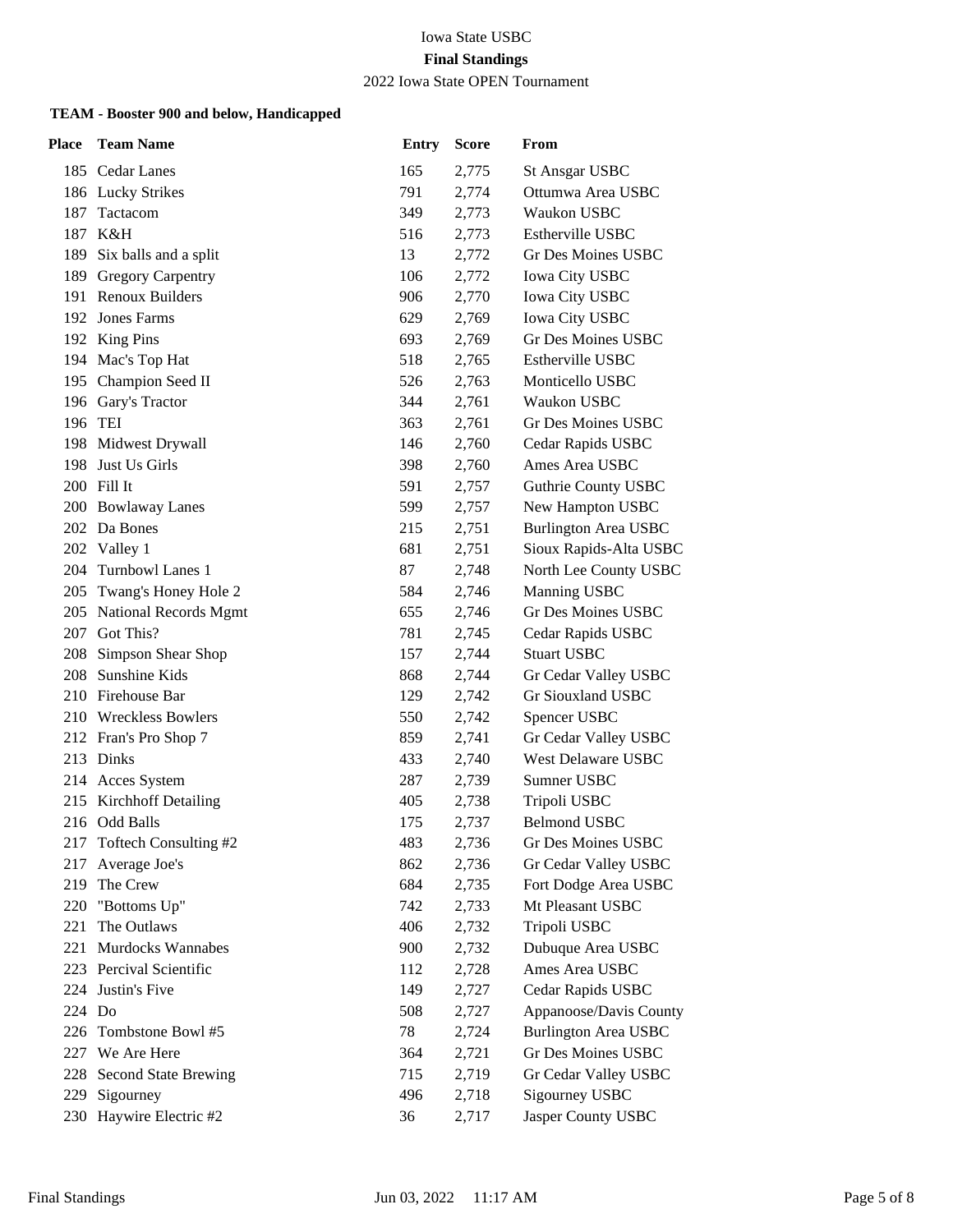2022 Iowa State OPEN Tournament

| Place | <b>Team Name</b>                        | <b>Entry</b> | <b>Score</b>   | From                                        |
|-------|-----------------------------------------|--------------|----------------|---------------------------------------------|
|       | 230 Hanging Ten Pin Pro Shop #3         | 58           | 2,717          | Ottumwa Area USBC                           |
|       | 232 5 Guys Thrown' Rocks                | 193          | 2,716          | Cedar Rapids USBC                           |
|       | 233 Iris Bowling Center                 | 258          | 2,714          | Mt Pleasant USBC                            |
|       | 234 Hardee's                            | 122          | 2,713          | Gr Mason City USBC                          |
|       | 234 Misty Lanes                         | 573          | 2,713          | Greene County USBC                          |
|       | 234 Bi-Polar Rollers                    | 588          | 2,713          | <b>Guthrie County USBC</b>                  |
|       | 234 Better at Drinking                  | 646          | 2,713          | Eldora USBC                                 |
|       | 234 Pin Pushers                         | 869          | 2,713          | Gr Cedar Valley USBC                        |
|       | 239 Incredi Bowlers                     | 28           | 2,711          | <b>Iowa City USBC</b>                       |
| 239   | <b>Gregory Farms</b>                    | 107          | 2,711          | <b>Iowa City USBC</b>                       |
|       | 241 Pin Rollers                         | 229          | 2,710          | Gr Des Moines USBC                          |
|       | 242 Camanche Fire Dept.                 | 201          | 2,708          | Camanche USBC                               |
|       | 243 Kill the Spare                      | 423          | 2,706          | <b>Iowa City USBC</b>                       |
|       | 244 Fairfax Chiro II                    | 145          | 2,704          | Cedar Rapids USBC                           |
|       | 244 The Beers                           | 631          | 2,704          | <b>Iowa City USBC</b>                       |
|       | 246 AM Fam Osky 2                       | 809          | 2,703          | Oskaloosa USBC                              |
|       | 247 Upsie Downsie                       | 418          | 2,702          | Red Oak USBC                                |
|       | 247 K&K Construction                    | 720          | 2,702          | Fort Dodge Area USBC                        |
| 249   | <b>Brooklyn Boyz</b>                    | 782          | 2,701          | Humboldt Iowa USBC                          |
|       | 249 Suds N Gutters                      | 832          | 2,701          | Lenox USBC                                  |
|       | 251 7 Pockets of Audacity               | 661          | 2,699          | Gr Des Moines USBC                          |
| 252   | Smokin                                  | 544          | 2,698          | <b>Iowa City USBC</b>                       |
| 253   | Who Caring Who                          | 318          | 2,695          | <b>Gr Des Moines USBC</b>                   |
|       | 254 Corydon #2                          | 275          | 2,693          | Corydon USBC                                |
|       | 254 Way2Go Butch                        | 365          | 2,693          | Gr Des Moines USBC                          |
|       | 254 Fitzgerald Construction             | 559          | 2,693          | Muscatine USBC                              |
| 257   | Rich's Trains & Treasures               | 223          | 2,692          | <b>Burlington Area USBC</b>                 |
|       | 257 Holy Rollers                        | 360          | 2,692          | <b>Gr Des Moines USBC</b>                   |
|       | 259 DeWitt Lanes                        | 241          | 2,691          | De Witt USBC                                |
|       | 259 Easy LIvin' Lawn Care               | 780          | 2,691          | Humboldt Iowa USBC                          |
| 261   | Fisher Controls #3                      | 213          | 2,690          | Independence USBC                           |
|       | 261 Ida 1                               | 675          | 2,690          | Ida Grove USBC                              |
|       | 261 Jim & Charlie's<br>264 Hemann Farms | 689          | 2,690          | Ottumwa Area USBC                           |
|       |                                         | 167          | 2,686          | <b>St Ansgar USBC</b><br>Jasper County USBC |
| 265   | Haywire Electric #1                     | 35<br>835    | 2,683          | Muscatine USBC                              |
|       | 266 Exit Realty #1<br>267 Kevin Lake    |              | 2,677<br>2,676 | Eldora USBC                                 |
|       | 268 Russell's Snow Removal              | 816<br>593   | 2,674          | <b>Iowa City USBC</b>                       |
|       | 268 Cellsite Solutions                  | 773          | 2,674          | Monticello USBC                             |
|       | 270 Crystal Bowl Misfits #1             | 428          | 2,673          | Grundy Center USBC                          |
| 271   | Henry Ranch Built                       | 452          | 2,670          | West Union USBC                             |
| 272   | <b>BT Tax Service</b>                   | 230          | 2,669          | <b>Gr Des Moines USBC</b>                   |
| 273   | <b>IIIowa Culvert #2</b>                | 719          | 2,664          | Camanche USBC                               |
|       | 273 Darrells                            | 882          | 2,664          | Monticello USBC                             |
| 275   | Put Together                            | 264          | 2,659          | Mt Pleasant USBC                            |
| 275   | Ralphie's Team                          | 691          | 2,659          | Ottumwa Area USBC                           |
|       |                                         |              |                |                                             |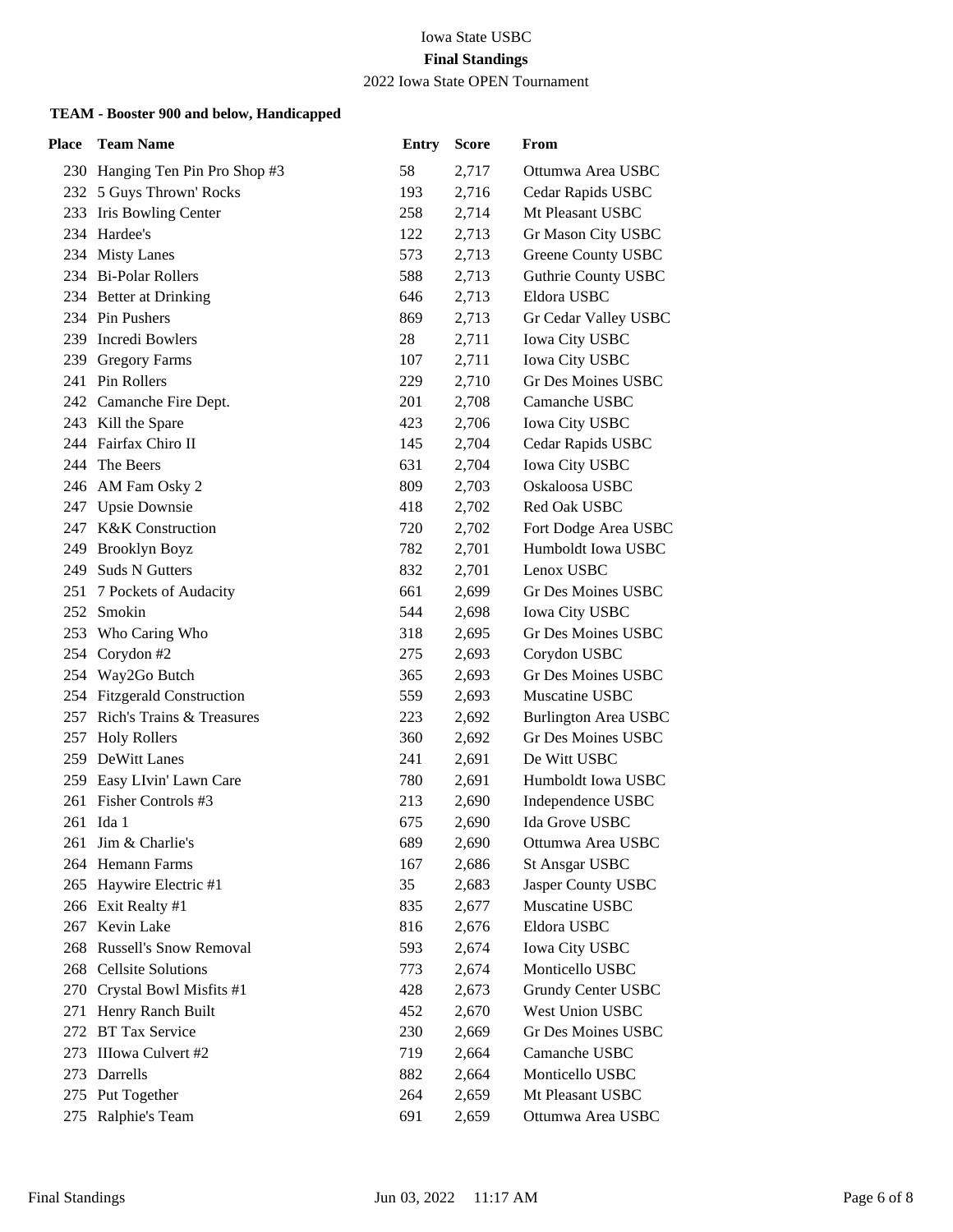2022 Iowa State OPEN Tournament

| <b>Place</b> | <b>Team Name</b>                              | <b>Entry</b> | <b>Score</b>   | From                                |
|--------------|-----------------------------------------------|--------------|----------------|-------------------------------------|
|              | 275 Mahaska Drug                              | 802          | 2,659          | Oskaloosa USBC                      |
| 278.         | #Merica                                       | 594          | 2,658          | <b>Iowa City USBC</b>               |
| 279          | Bridgeside Pub and Links                      | 560          | 2,655          | Muscatine USBC                      |
| 279          | The Shed 4                                    | 609          | 2,655          | Gr Davenport Metro USB              |
| 281          | <b>CR Balls</b>                               | 510          | 2,654          | Cedar Rapids USBC                   |
| 281          | <b>Wicked Pins</b>                            | 753          | 2,654          | Muscatine USBC                      |
| 283          | Jassies Cafe                                  | 891          | 2,652          | Gr Cedar Valley USBC                |
|              | 284 Auto Tech #1                              | 251          | 2,651          | Dyersville USBC                     |
|              | 285 Pitchers Too                              | 488          | 2,650          | Cedar Rapids USBC                   |
|              | 285 GBI                                       | 578          | 2,650          | Gr Mason City USBC                  |
|              | 285 Ida 2                                     | 676          | 2,650          | Ida Grove USBC                      |
|              | 288 Lott's Lawn Care                          | 217          | 2,648          | <b>Burlington Area USBC</b>         |
|              | 289 AM Fam Oksy 1                             | 808          | 2,646          | Oskaloosa USBC                      |
|              | 289 Cord Smith                                | 817          | 2,646          | Ames Area USBC                      |
|              | 291 Dilly Dilly                               | 232          | 2,645          | <b>Boone County USBC</b>            |
|              | 291 Hurricane Lanes                           | 247          | 2,645          | Dyersville USBC                     |
|              | 293 Team Menthol                              | 139          | 2,642          | Cedar Rapids USBC                   |
| 293          | Rauger Bauger                                 | 796          | 2,642          | Gr Des Moines USBC                  |
|              | 295 PB&J                                      | 362          | 2,641          | <b>Gr Des Moines USBC</b>           |
|              | 296 LGB for FJB                               | 721          | 2,636          | Fort Dodge Area USBC                |
|              | 297 Lux Club - Dubuque                        | 842          | 2,635          | Dubuque Area USBC                   |
| 298          | <b>Sunday Sleepers</b>                        | 150          | 2,634          | Cedar Rapids USBC                   |
|              | 298 Fred's Girls                              | 799          | 2,634          | Forest City USBC                    |
|              | 300 LTFO                                      | 531          | 2,632          | Gr Des Moines USBC                  |
|              | 301 #GFY                                      | 124          | 2,627          | Ames Area USBC                      |
| 302          | Team Louise's                                 | 690          | 2,625          | Ottumwa Area USBC                   |
|              | 303 More Bust'n Balls                         | 478          | 2,621          | <b>Creston USBC</b>                 |
|              | 303 Manly Drug 1                              | 687          | 2,621          | Grundy Center USBC                  |
| 305          | Game Stop                                     | 143          | 2,620          | Cedar Rapids USBC<br>Ames Area USBC |
| 307          | 306 Nothing but Trouble<br>Danish Mutual Ins. | 810<br>234   | 2,619          | Atlantic USBC                       |
|              | 308 Norm Dieleman                             | 18           | 2,618<br>2,617 | Pella USBC                          |
|              | 308 Leroy's                                   | 443          | 2,617          | Oelwein USBC                        |
|              | 310 Viper Lanes                               | 442          | 2,615          | Oelwein USBC                        |
|              | 310 Mines in the Gutter                       | 831          | 2,615          | Lenox USBC                          |
|              | 312 Schreiber Chiropractic                    | 589          | 2,613          | <b>Guthrie County USBC</b>          |
|              | 313 Nutech                                    | 245          | 2,611          | Dyersville USBC                     |
|              | 313 Ida 6                                     | 680          | 2,611          | Ida Grove USBC                      |
|              | 315 Keller Home Inspection                    | 337          | 2,609          | Maquoketa USBC                      |
|              | 315 KB Automotive                             | 552          | 2,609          | Spencer USBC                        |
|              | 317 Who Gives a Split                         | 263          | 2,602          | Mt Pleasant USBC                    |
| 317          | Jordan's Heating & Cooling                    | 297          | 2,602          | Cedar Rapids USBC                   |
| 317          | <b>GTTA</b>                                   | 870          | 2,602          | Gr Cedar Valley USBC                |
| 320          | Shelby County KC's                            | 8            | 2,598          | Harlan USBC                         |
|              | 320 Grandview Heights                         | 302          | 2,598          | Grundy Center USBC                  |
|              | 320 Busch Latte                               | 493          | 2,598          | Sigourney USBC                      |
|              |                                               |              |                |                                     |